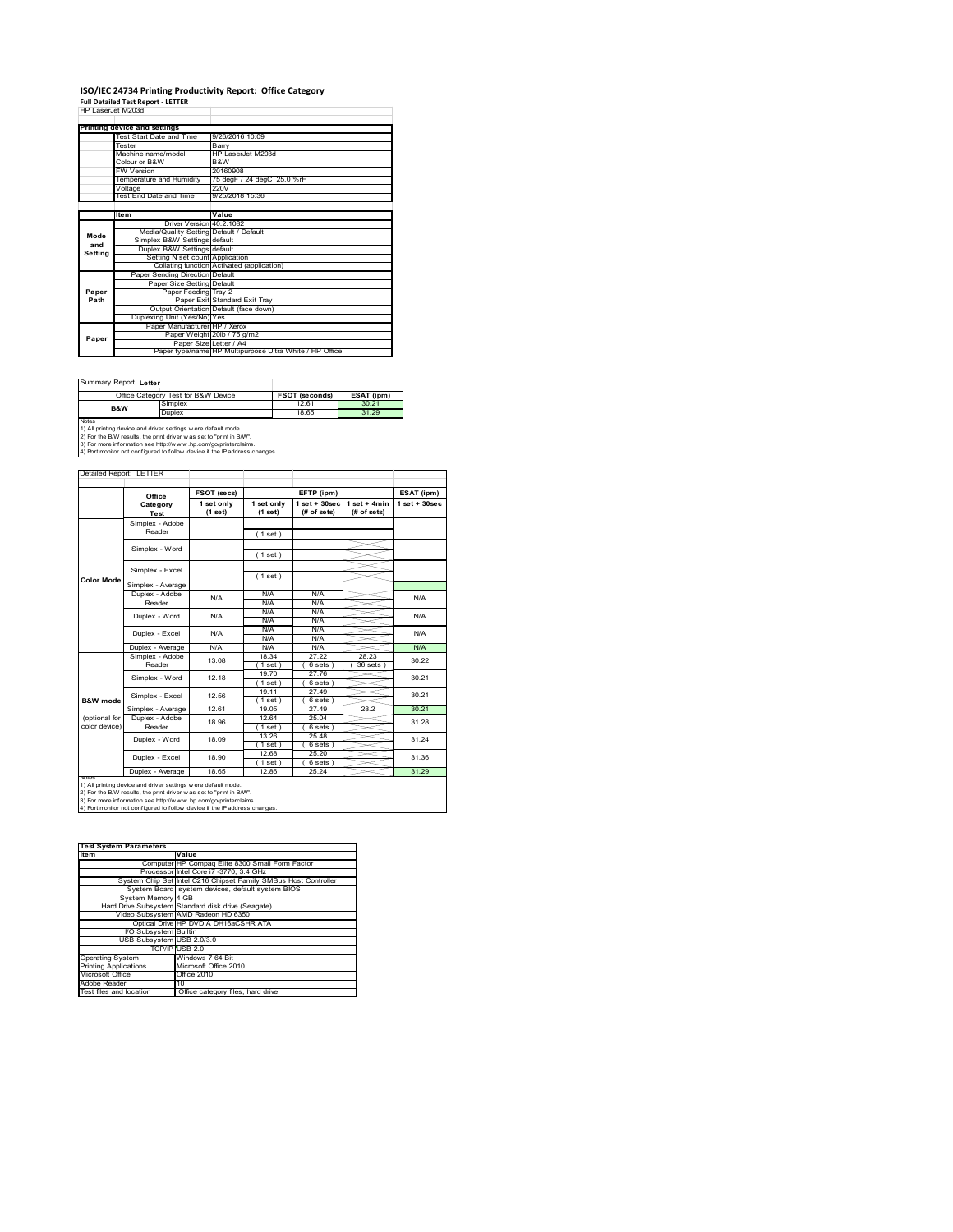## **ISO/IEC 24734 Printing Productivity Report: Office Category Full Detailed Test Report ‐ A4** HP LaserJet M203d

| HP LaserJet M203d |                                         |                                                         |  |
|-------------------|-----------------------------------------|---------------------------------------------------------|--|
|                   | Printing device and settings            |                                                         |  |
|                   | Test Start Date and Time                | 9/26/2016 10:09                                         |  |
|                   | Tester                                  | Barry                                                   |  |
|                   | Machine name/model                      | HP LaserJet M203d                                       |  |
|                   | Colour or B&W                           | B&W                                                     |  |
|                   | <b>FW Version</b>                       | 20160908                                                |  |
|                   | Temperature and Humidity                | 75 degF / 24 degC 25.0 %rH                              |  |
|                   | Voltage                                 | 220V                                                    |  |
|                   | Test End Date and Time                  | 9/25/2018 15:36                                         |  |
|                   |                                         |                                                         |  |
|                   | Item                                    | Value                                                   |  |
|                   | Driver Version 40 2 1082                |                                                         |  |
| Mode              | Media/Quality Setting Default / Default |                                                         |  |
| and               | Simplex B&W Settings default            |                                                         |  |
| Settina           | Duplex B&W Settings default             |                                                         |  |
|                   | Setting N set count Application         |                                                         |  |
|                   |                                         | Collating function Activated (application)              |  |
|                   | Paper Sending Direction Default         |                                                         |  |
|                   | Paper Size Setting Default              |                                                         |  |
| Paper             | Paper Feeding Tray 2                    |                                                         |  |
| Path              |                                         | Paper Exit Standard Exit Tray                           |  |
|                   |                                         | Output Orientation Default (face down)                  |  |
|                   | Duplexing Unit (Yes/No) Yes             |                                                         |  |
|                   | Paper Manufacturer HP / Xerox           |                                                         |  |
| Paper             |                                         | Paper Weight 20lb / 75 g/m2                             |  |
|                   | Paper Size Letter / A4                  |                                                         |  |
|                   |                                         | Paper type/name HP Multipurpose Ultra White / HP Office |  |

Summary Report: **A4**

|                                                                | Office Category Test for B&W Device                          | <b>FSOT (seconds)</b> | ESAT (ipm) |  |  |  |
|----------------------------------------------------------------|--------------------------------------------------------------|-----------------------|------------|--|--|--|
| B&W                                                            | Simplex                                                      | 13.27                 | 28.69      |  |  |  |
|                                                                | Duplex                                                       | 19 22                 | 26.22      |  |  |  |
| Notes                                                          |                                                              |                       |            |  |  |  |
| 1) All printing device and driver settings w ere default mode. |                                                              |                       |            |  |  |  |
|                                                                | To the first contract of the contract of the contract passed |                       |            |  |  |  |

1) All printing device and driver settings were default mode.<br>2) For the B/W results, the print driver was set to "print in B/W".<br>3) For more information see http://www.hp.com/go/printerclaims.<br>4) Port monitor not configur

|                | Office            | FSOT (secs)           |                       | EFTP (ipm)                       |                               | ESAT (ipm)        |  |
|----------------|-------------------|-----------------------|-----------------------|----------------------------------|-------------------------------|-------------------|--|
|                | Category<br>Test  | 1 set only<br>(1 set) | 1 set only<br>(1 set) | $1$ set $+30$ sec<br>(# of sets) | $1$ set + 4min<br>(# of sets) | $1$ set $+30$ sec |  |
|                | Simplex - Adobe   |                       |                       |                                  |                               |                   |  |
|                | Reader            |                       | (1 set)               |                                  |                               |                   |  |
|                | Simplex - Word    |                       |                       |                                  |                               |                   |  |
|                |                   |                       | (1 set)               |                                  |                               |                   |  |
|                |                   |                       |                       |                                  |                               |                   |  |
| Colour<br>Mode | Simplex - Excel   |                       | (1 set)               |                                  |                               |                   |  |
|                | Simplex - Average |                       |                       |                                  |                               |                   |  |
|                | Duplex - Adobe    | N/A                   | N/A                   | N/A                              |                               | N/A               |  |
|                | Reader            |                       | N/A                   | N/A                              |                               |                   |  |
|                | Duplex - Word     | N/A                   | N/A                   | N/A                              |                               | N/A               |  |
|                |                   |                       | N/A                   | N/A                              |                               |                   |  |
|                | Duplex - Excel    | N/A                   | N/A                   | N/A                              |                               | N/A               |  |
|                |                   |                       | N/A                   | N/A                              |                               |                   |  |
|                | Duplex - Average  | N/A                   | N/A                   | N/A                              |                               | N/A               |  |
|                | Simplex - Adobe   | 13.58                 | 1767                  | 25.52                            | 26.79                         | 28.70             |  |
|                | Reader            |                       | $1$ set)              | 5 sets)                          | 34 sets                       |                   |  |
|                | Simplex - Word    | 1274                  | 18.84                 | 26.02                            |                               | 28.63             |  |
|                |                   |                       | $1$ set)              | 5 sets)                          |                               |                   |  |
|                | Simplex - Excel   | 13 47                 | 17.81                 | 25.50                            |                               | 2874              |  |
| B&W mode       |                   |                       | $1$ set)              | 5 sets                           |                               |                   |  |
|                | Simplex - Average | 13.3                  | 18.10                 | 25.68                            | 26.8                          | 28.69             |  |
| (optional for  | Duplex - Adobe    | 1948                  | 12.32                 | 24.34                            |                               | 30.26             |  |
| color device)  | Reader            |                       | $1$ set)              | 6 sets)                          |                               |                   |  |
|                | Duplex - Word     | 18.50                 | 12.96                 | 16.50                            |                               | 18.14             |  |
|                |                   |                       | 1 set)                | 4 sets)                          |                               |                   |  |
|                | Duplex - Excel    | 19.66                 | 12 20                 | 24 24                            |                               | 30.28             |  |
|                |                   |                       | $1$ set $)$           | $6 sets$ )                       |                               |                   |  |
|                | Duplex - Average  | 19.2                  | 12.49                 | 21.69                            |                               | 26.22             |  |

1) All printing device and driver settings were default mode.<br>2) For the B/W results, the print driver was set to "print in B/W".<br>3) For more information see http://www.hp.com/go/printerclaims.<br>4) Port monitor not configur

| <b>Test System Parameters</b> |                                                                 |  |  |  |
|-------------------------------|-----------------------------------------------------------------|--|--|--|
| <b>Item</b>                   | Value                                                           |  |  |  |
|                               | Computer HP Compaq Elite 8300 Small Form Factor                 |  |  |  |
|                               | Processor Intel Core i7 -3770, 3.4 GHz                          |  |  |  |
|                               | System Chip Set Intel C216 Chipset Family SMBus Host Controller |  |  |  |
|                               | System Board system devices, default system BIOS                |  |  |  |
| System Memory 4 GB            |                                                                 |  |  |  |
|                               | Hard Drive Subsystem Standard disk drive (Seagate)              |  |  |  |
|                               | Video Subsystem AMD Radeon HD 6350                              |  |  |  |
|                               | Optical Drive HP DVD A DH16aCSHR ATA                            |  |  |  |
| I/O Subsystem Builtin         |                                                                 |  |  |  |
| USB Subsystem USB 2.0/3.0     |                                                                 |  |  |  |
|                               | TCP/IP USB 2.0                                                  |  |  |  |
| <b>Operating System</b>       | Windows 7 64 Bit                                                |  |  |  |
| <b>Printing Applications</b>  | Microsoft Office 2010                                           |  |  |  |
| Microsoft Office              | Office 2010                                                     |  |  |  |
| Adobe Reader                  | 10                                                              |  |  |  |
| Test files and location       | Office category files, hard drive                               |  |  |  |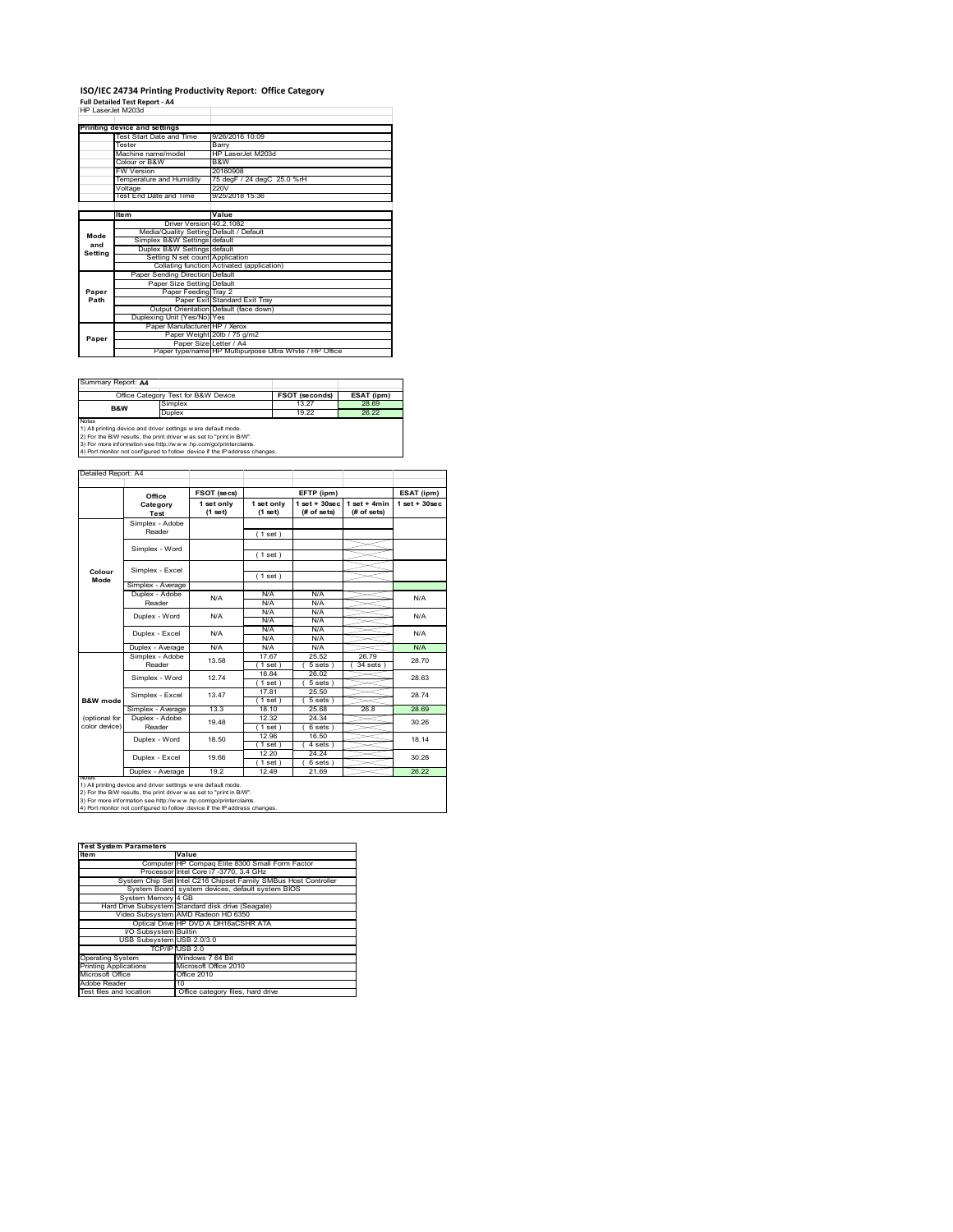## **ISO/IEC 24734 Printing Productivity Report: Office Category Feature Performance Full Report ‐ Office Feature Performance Test** HP LaserJet M203d

|         | Printing device and settings            |                                                         |  |
|---------|-----------------------------------------|---------------------------------------------------------|--|
|         | Test Start Date and Time                | 9/26/2016 10:09                                         |  |
|         | Tester                                  | Barry                                                   |  |
|         | Machine name/model                      | HP LaserJet M203d                                       |  |
|         | Colour or B&W                           | B&W                                                     |  |
|         | <b>FW Version</b>                       | 20160908                                                |  |
|         | Temperature and Humidity                | 75 degF / 24 degC 25.0 %rH                              |  |
|         | Voltage                                 | 220V                                                    |  |
|         | Test End Date and Time                  | 9/25/2018 15:36                                         |  |
|         |                                         |                                                         |  |
|         | <b>Item</b>                             | Value                                                   |  |
|         | Driver Version 40.2.1082                |                                                         |  |
| Mode    | Media/Quality Setting Default / Default |                                                         |  |
| and     | Simplex B&W Settings default            |                                                         |  |
| Setting | Duplex B&W Settings default             |                                                         |  |
|         | Setting N set count Application         |                                                         |  |
|         |                                         | Collating function Activated (application)              |  |
|         | Paper Sending Direction Default         |                                                         |  |
|         | Paper Size Setting Default              |                                                         |  |
| Paper   | Paper Feeding Tray 2                    |                                                         |  |
| Path    |                                         | Paper Exit Standard Exit Tray                           |  |
|         |                                         | Output Orientation Default (face down)                  |  |
|         | Duplexing Unit (Yes/No) Yes             |                                                         |  |
|         | Paper Manufacturer HP / Xerox           |                                                         |  |
| Paper   |                                         | Paper Weight 20lb / 75 g/m2                             |  |
|         | Paper Size Letter / A4                  |                                                         |  |
|         |                                         | Paper type/name HP Multipurpose Ultra White / HP Office |  |

H

| <b>ISO Print Productivity Report: Feature Performance Test Summary</b>                                                                                                                                                                                                                      |               |                                      |                                      |  |
|---------------------------------------------------------------------------------------------------------------------------------------------------------------------------------------------------------------------------------------------------------------------------------------------|---------------|--------------------------------------|--------------------------------------|--|
| <b>Printing Modes</b>                                                                                                                                                                                                                                                                       |               | <b>Feature Performance Ratio</b>     |                                      |  |
| (Feature Adobe Reader - Office test file)                                                                                                                                                                                                                                                   |               | FSOT (base)<br><b>FSOT (feature)</b> | <b>ESAT (feature)</b><br>ESAT (base) |  |
| A5, Landscape Feed, Simplex, Colour                                                                                                                                                                                                                                                         | Simplex       |                                      |                                      |  |
| A5, Portrait Feed, Simplex, Colour                                                                                                                                                                                                                                                          | Simplex       |                                      |                                      |  |
| Legal, Simplex, Colour                                                                                                                                                                                                                                                                      | Simplex       |                                      |                                      |  |
| Legal, Duplex, Colour                                                                                                                                                                                                                                                                       | <b>Duplex</b> |                                      |                                      |  |
| A4, 1200 dpi, Simplex, Colour                                                                                                                                                                                                                                                               | Simplex       |                                      |                                      |  |
| Letter, 1200 dpi. Simplex, Colour                                                                                                                                                                                                                                                           | Simplex       |                                      |                                      |  |
| A4, General Office, Simplex, Colour                                                                                                                                                                                                                                                         | Simplex       |                                      |                                      |  |
| Letter, General Office, Simplex, Colour                                                                                                                                                                                                                                                     | Simplex       |                                      |                                      |  |
| A5, Landscape Feed, Simplex, B/W                                                                                                                                                                                                                                                            | Simplex       | 145%                                 | 173%                                 |  |
| A5, Portrait Feed, Simplex, B/W                                                                                                                                                                                                                                                             | Simplex       | 33%                                  | 24%                                  |  |
| Legal, Simplex, B/W                                                                                                                                                                                                                                                                         | Simplex       |                                      |                                      |  |
| Legal, Duplex, B/W                                                                                                                                                                                                                                                                          | <b>Duplex</b> |                                      |                                      |  |
| A4, 1200 dpi, Simplex, B/W                                                                                                                                                                                                                                                                  | Simplex       |                                      |                                      |  |
| Letter, 1200 dpi, Simplex, B/W                                                                                                                                                                                                                                                              | Simplex       |                                      |                                      |  |
| A4, General Office, Simplex, B/W                                                                                                                                                                                                                                                            | Simplex       |                                      |                                      |  |
| Letter, General Office, Simplex, B/W                                                                                                                                                                                                                                                        | Simplex       |                                      |                                      |  |
| Notes<br>1) All printing device and driver settings w ere default mode.<br>2) Test conducted with 8-paper Office Feature Performance file.<br>3) For more information see http://www.hp.com/go/printerclaims.<br>4) Port monitor not configured to follow device if the IP address changes. |               |                                      |                                      |  |

| Feature Performance Full Report - Feature Printing Mode: 'Office' Feature Performance Test                                                                                                                                                                                                 |                     |                           |                      |                                  |                                                |                                      |  |
|--------------------------------------------------------------------------------------------------------------------------------------------------------------------------------------------------------------------------------------------------------------------------------------------|---------------------|---------------------------|----------------------|----------------------------------|------------------------------------------------|--------------------------------------|--|
| <b>Printing Modes</b>                                                                                                                                                                                                                                                                      |                     | <b>Base Printing Mode</b> |                      | <b>Feature Performance</b>       |                                                |                                      |  |
| Feature Adobe Reader - Office<br>test file (8-page)                                                                                                                                                                                                                                        | <b>FSOT</b><br>Base | <b>ESAT</b><br>Base       | 1 set<br>FSOT (secs) | $1$ set $+30$ sec.<br>ESAT (ipm) | <b>FSOT (base)</b><br><b>FSOT</b><br>(feature) | <b>ESAT (feature)</b><br>ESAT (base) |  |
| A5, Landscape Feed, Simplex, Colour                                                                                                                                                                                                                                                        |                     |                           |                      |                                  |                                                |                                      |  |
| A5, Portrait Feed, Simplex, Colour                                                                                                                                                                                                                                                         |                     |                           |                      |                                  |                                                |                                      |  |
| Legal, Simplex, Colour                                                                                                                                                                                                                                                                     |                     |                           |                      |                                  |                                                |                                      |  |
| Legal, Duplex, Colour                                                                                                                                                                                                                                                                      |                     |                           |                      |                                  |                                                |                                      |  |
| A4, 1200 dpi, Simplex, Colour                                                                                                                                                                                                                                                              |                     |                           |                      |                                  |                                                |                                      |  |
| Letter, 1200 dpi, Simplex, Colour                                                                                                                                                                                                                                                          |                     |                           |                      |                                  |                                                |                                      |  |
| A4, General Office, Simplex, Colour                                                                                                                                                                                                                                                        |                     |                           |                      |                                  |                                                |                                      |  |
| Letter, General Office, Simplex, Colour                                                                                                                                                                                                                                                    |                     |                           |                      |                                  |                                                |                                      |  |
| A5, Landscape Feed, Simplex, B/W                                                                                                                                                                                                                                                           | 22.55               | 28.72                     | 15.57                | 49.8                             | 145%                                           | 173%                                 |  |
| A5, Portrait Feed, Simplex, B/W                                                                                                                                                                                                                                                            | 22.55               | 28.72                     | 69.87                | 69                               | 33%                                            | 24%                                  |  |
| Legal, Simplex, B/W                                                                                                                                                                                                                                                                        |                     |                           |                      |                                  |                                                |                                      |  |
| Legal, Duplex, B/W                                                                                                                                                                                                                                                                         |                     |                           |                      |                                  |                                                |                                      |  |
| A4, 1200 dpi, Simplex, B/W                                                                                                                                                                                                                                                                 | 22.55               | 28.72                     |                      |                                  |                                                |                                      |  |
| Letter, 1200 dpi, Simplex, B/W                                                                                                                                                                                                                                                             |                     |                           |                      |                                  |                                                |                                      |  |
| A4. General Office. Simplex. B/W                                                                                                                                                                                                                                                           | 22.55               | 28.72                     |                      |                                  |                                                |                                      |  |
| Letter, General Office, Simplex, B/W                                                                                                                                                                                                                                                       |                     |                           |                      |                                  |                                                |                                      |  |
| Notes<br>1) All printing device and driver settings w ere default mode.<br>2) Test conducted with 8-paper Office Feature Performance file<br>3) For more information see http://www.hp.com/go/printerclaims.<br>4) Port monitor not configured to follow device if the IP address changes. |                     |                           |                      |                                  |                                                |                                      |  |

|           | <b>Test System Parameters</b> |                                                                 |  |  |
|-----------|-------------------------------|-----------------------------------------------------------------|--|--|
|           | Item                          | Value                                                           |  |  |
|           |                               | Computer HP Compaq Elite 8300 Small Form Factor                 |  |  |
|           |                               | Processor Intel Core i7 -3770, 3.4 GHz                          |  |  |
|           |                               | System Chip Set Intel C216 Chipset Family SMBus Host Controller |  |  |
|           |                               | System Board system devices, default system BIOS                |  |  |
| Test      | System Memory 4 GB            |                                                                 |  |  |
| System    |                               | Hard Drive Subsystem Standard disk drive (Seagate)              |  |  |
|           |                               | Video Subsystem AMD Radeon HD 6350                              |  |  |
|           |                               | Optical Drive HP DVD A DH16aCSHR ATA                            |  |  |
|           | I/O Subsystem Builtin         |                                                                 |  |  |
|           | USB Subsystem USB 2.0/3.0     |                                                                 |  |  |
| <b>VO</b> |                               | TCP/IPIUSB 2.0                                                  |  |  |
|           | <b>Operating System</b>       | Windows 7 64 Bit                                                |  |  |
|           | <b>Printing Applications</b>  | Microsoft Office 2010                                           |  |  |
|           | Software Microsoft Office     | Office 2010                                                     |  |  |
|           | Adobe Reader                  | 10                                                              |  |  |
|           | Test files and location       | Office category files, hard drive                               |  |  |
|           |                               |                                                                 |  |  |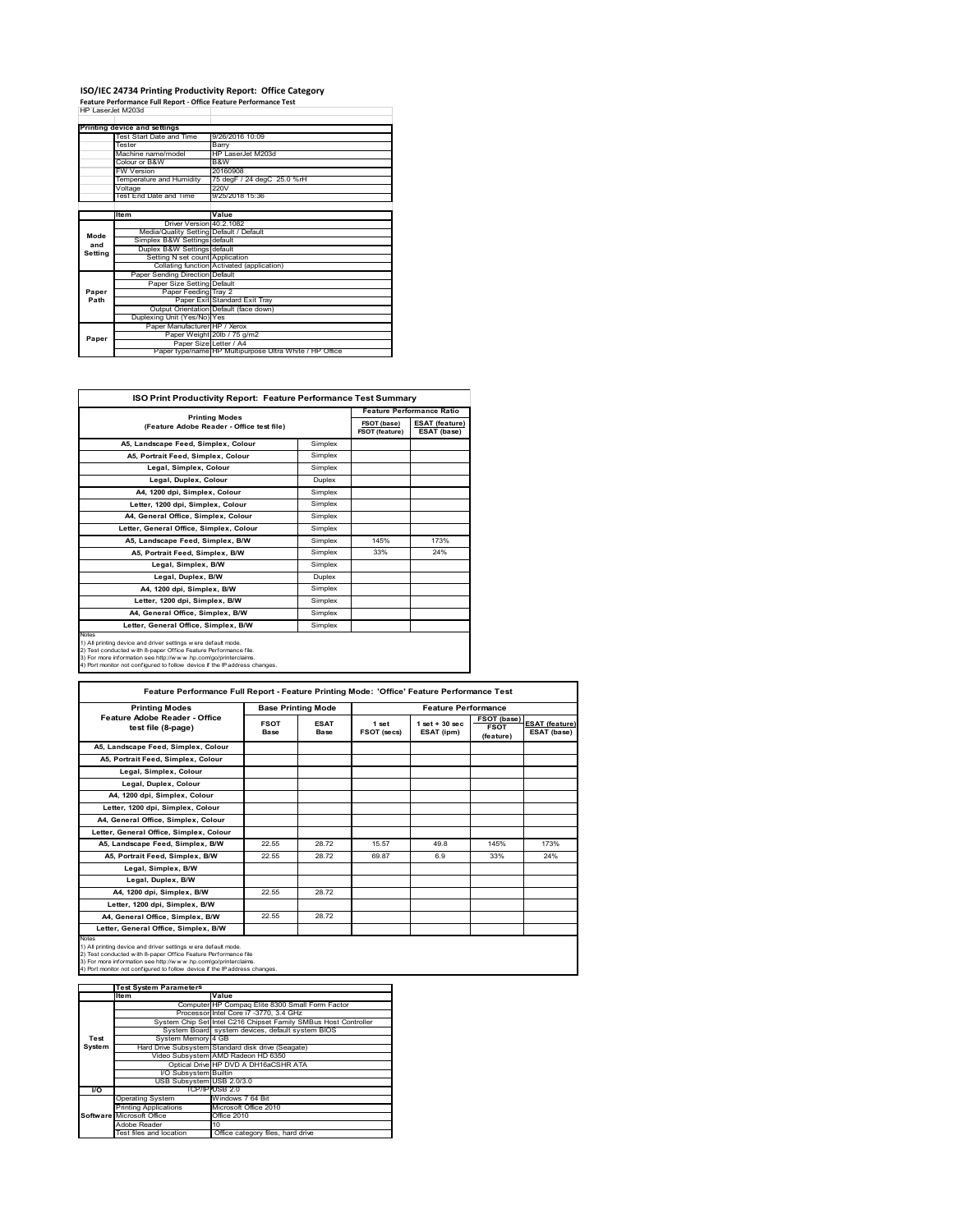#### **ISO/IEC 17629 First Print Out Time Report: Office Category Full Detailed Test Report ‐ LETTER**

| Full Detailed Test Report - LETTER |                                            |                                |  |  |  |
|------------------------------------|--------------------------------------------|--------------------------------|--|--|--|
| HP LaserJet M203d                  |                                            |                                |  |  |  |
|                                    |                                            |                                |  |  |  |
|                                    | Printing device and settings               |                                |  |  |  |
|                                    | Test Start Date and Time                   | 9/26/2016 10:09                |  |  |  |
|                                    | Tester                                     | Barry                          |  |  |  |
|                                    | Machine name/model                         | HP LaserJet M203d              |  |  |  |
|                                    | Colour or B&W                              | B&W                            |  |  |  |
|                                    | <b>FW Version</b>                          | 20160908                       |  |  |  |
|                                    | Configuration (options)                    | Default                        |  |  |  |
|                                    | Controller                                 | 12000                          |  |  |  |
|                                    | Printing device page count                 | Not Specified                  |  |  |  |
|                                    | Printing supplies page count Not Specified |                                |  |  |  |
|                                    | Temperature and Humidity                   | 75 degF / 24 degC 25.0 %rH     |  |  |  |
|                                    | Voltage                                    | 220V                           |  |  |  |
|                                    | Test End Date and Time                     | 9/25/2018 15:36                |  |  |  |
|                                    |                                            |                                |  |  |  |
|                                    | <b>Item</b>                                | Value                          |  |  |  |
| Mode                               | PDL and driver version                     | 40.2.1082                      |  |  |  |
| and                                | Print Quality mode                         | default                        |  |  |  |
| Setting                            | <b>B&amp;W</b> settings                    | default                        |  |  |  |
|                                    | Paper feed orientation                     | <b>Short Edge</b>              |  |  |  |
| Paper                              | Paper type setting                         | default                        |  |  |  |
|                                    | Paper feeding                              | Standard cassette              |  |  |  |
|                                    | Paper exit                                 | Standard exit trav             |  |  |  |
| Paper Path                         | Output orientation                         | default (face up or face down) |  |  |  |
|                                    |                                            |                                |  |  |  |

**FPOT from Ready (seconds)**<br>
Simplex 6.34 **ISO First Page Out Time Summary Report: Office Category** t: Letter

**B&W**

**Duplex**<br>Notes<br>1) All printing device and driver settings were default mode.<br>2) For the BM results, the print driver was set to "print in BM".<br>4) For more information see http://www.hp.com/golprinterclaims.<br>4) Port monitor

|                                                                                      |                                                                                                                                                                                                                                                                                                                                                                                                             |                            | ISO First Page Out Time Report: Office Category |                                   |                            |                   |            |
|--------------------------------------------------------------------------------------|-------------------------------------------------------------------------------------------------------------------------------------------------------------------------------------------------------------------------------------------------------------------------------------------------------------------------------------------------------------------------------------------------------------|----------------------------|-------------------------------------------------|-----------------------------------|----------------------------|-------------------|------------|
| <b>Detailed Report: LETTER</b>                                                       |                                                                                                                                                                                                                                                                                                                                                                                                             | Word<br>(seconds)          | Excel<br>(seconds)                              | Adobe<br>Reader<br>(seconds)      | Average<br>(seconds)       | <b>Delay Time</b> |            |
|                                                                                      | FPOT from Ready - Simplex                                                                                                                                                                                                                                                                                                                                                                                   |                            |                                                 |                                   |                            |                   |            |
|                                                                                      | FPOT from Ready - Duplex                                                                                                                                                                                                                                                                                                                                                                                    |                            |                                                 |                                   |                            |                   |            |
| <b>Color Mode</b>                                                                    | FPOT from Sleep - Simplex                                                                                                                                                                                                                                                                                                                                                                                   |                            |                                                 | N/A                               |                            |                   |            |
|                                                                                      | Recovery Time                                                                                                                                                                                                                                                                                                                                                                                               |                            |                                                 |                                   |                            |                   |            |
|                                                                                      | FPOT from Off - Simplex                                                                                                                                                                                                                                                                                                                                                                                     |                            |                                                 |                                   |                            |                   |            |
|                                                                                      | Warm-up Time                                                                                                                                                                                                                                                                                                                                                                                                |                            |                                                 |                                   |                            |                   |            |
|                                                                                      | FPOT from Ready - Simplex                                                                                                                                                                                                                                                                                                                                                                                   | 6.00                       | 6.33                                            | 6.69                              | 6.34                       | 49 Seconds        |            |
|                                                                                      | FPOT from Ready - Duplex                                                                                                                                                                                                                                                                                                                                                                                    |                            |                                                 |                                   |                            |                   |            |
| <b>B&amp;W Mode</b>                                                                  | FPOT from Sleep - Simplex                                                                                                                                                                                                                                                                                                                                                                                   |                            |                                                 | 7.80                              |                            | 61 Minutes        |            |
|                                                                                      | Recovery Time                                                                                                                                                                                                                                                                                                                                                                                               |                            |                                                 | 1.1                               |                            |                   |            |
|                                                                                      |                                                                                                                                                                                                                                                                                                                                                                                                             |                            |                                                 |                                   |                            |                   |            |
|                                                                                      | FPOT from Off - Simplex                                                                                                                                                                                                                                                                                                                                                                                     |                            |                                                 | 24 69                             |                            |                   |            |
|                                                                                      | Warm-up Time                                                                                                                                                                                                                                                                                                                                                                                                |                            |                                                 | 18.00                             |                            |                   |            |
|                                                                                      | 1) All printing device and driver settings w ere default mode.<br>2) For the B/W results, the print driver was set to "print in B/W".<br>3) For more information see http://www.hp.com/go/printerclaims.<br>4) Port monitor not configured to follow device if the IP address changes.<br>5) Page counts w ere collected after completion of the tests.<br>6) Details for FPOT from Sleep are show n below. |                            |                                                 |                                   |                            |                   |            |
|                                                                                      |                                                                                                                                                                                                                                                                                                                                                                                                             | <b>FPOT Avg</b><br>(se cs) | FPOT (secs)<br><b>Iteration 1</b>               | FPOT (secs)<br><b>Iteration 2</b> | FPOT (secs)<br>Iteration 3 | Application       | Delay Time |
|                                                                                      | FPOT from Sleep                                                                                                                                                                                                                                                                                                                                                                                             | N/A                        | N/A                                             | N/A                               | N/A                        | Adobe Reader      |            |
| Notes<br><b>HP Data Table</b><br><b>Detailed Report: LETTER</b><br><b>Color Mode</b> | FPOT from Sleep (15 minutes)<br>HP/Non ISO Test                                                                                                                                                                                                                                                                                                                                                             | N/A                        | N/A                                             | N/A                               | N/A                        | Adobe Reader      |            |
| <b>B&amp;W Mode</b>                                                                  | FPOT from Sleep                                                                                                                                                                                                                                                                                                                                                                                             | 7.80                       | 7.74                                            | 7.85                              | N/A                        | Adobe Reader      | 61 Minutes |

|                                  | <b>Test System Parameters</b> |                                                       |  |  |  |  |
|----------------------------------|-------------------------------|-------------------------------------------------------|--|--|--|--|
|                                  | <b>Item</b>                   | Value                                                 |  |  |  |  |
|                                  | Computer                      | HP Compag Elite 8300 Small Form Factor                |  |  |  |  |
|                                  | Processor                     | Intel Core i7 -3770, 3.4 GHz                          |  |  |  |  |
|                                  | System Chip Set               | Intel C216 Chipset Family SMBus Host Controller       |  |  |  |  |
|                                  | System Board                  | system devices, default system BIOS                   |  |  |  |  |
| Test                             | <b>System Memory</b>          | 4 GB                                                  |  |  |  |  |
| System                           | Hard Drive Subsystem          | Standard disk drive (Seagate)                         |  |  |  |  |
|                                  | Video Subsystem               | AMD Radeon HD 6350                                    |  |  |  |  |
|                                  | Optical Drive                 | HP DVD A DH16aCSHR ATA                                |  |  |  |  |
|                                  | I/O Subsystem                 | <b>Builtin</b>                                        |  |  |  |  |
|                                  | <b>USB Subsystem</b>          | USB 2.0/3.0                                           |  |  |  |  |
| Printing<br>Device<br>Connection | TCP/IP                        | 10/1000                                               |  |  |  |  |
|                                  | <b>Operating System</b>       | Windows 7 Business/Ultimate, 64 bit, Build 7601, SP 1 |  |  |  |  |
|                                  | <b>Printing Applications</b>  | Microsoft Office 2010 SP2                             |  |  |  |  |
| Software                         |                               | Adobe Reader 10.1.4                                   |  |  |  |  |
|                                  | <b>Print Driver</b>           | 40.2.1082                                             |  |  |  |  |